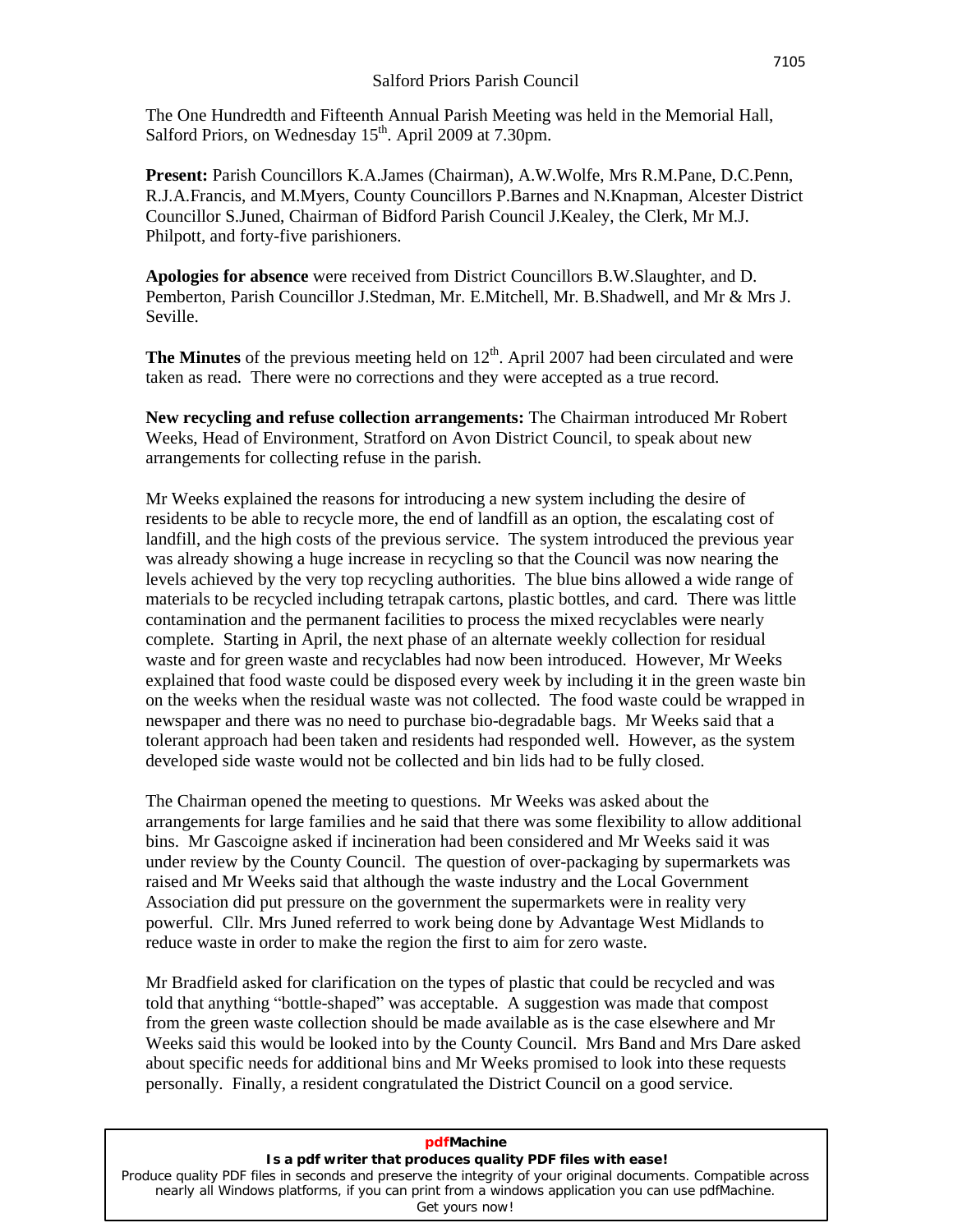**Warwickshire County Council, Minerals Core Strategy, Revised Spatial Options Report** The Chairman introduced the report by giving details of the four sites identified in the parish of Salford Priors, namely, two sites at Broom between the river Arrow and the A46; a site north of Broom Lane adjacent to the existing workings at Marsh Farm; and a site at Berry Coppice, Dunnington. He also explained that two previously identified sites at Abbots Salford and at Marriage Hill, Bidford were also included in the plan. The Chairman said that the need for gravel extraction arose mainly from the proposals for more housing growth in the area. He said that the consultation was due to expire on  $8<sup>th</sup>$ . May, this had been extended after protests from residents from the original date of  $3<sup>rd</sup>$ . April 2009. In respect of the issues the Chairman sa after protests from residents from the original date of  $3<sup>rd</sup>$ . April 2009. In respect of the issues to all residents. They were, need, use of recycled aggregates, definition of extensions, buffer the Chairman said these had been set out in the "Sand & Gravel News" publication circulated<br>to all residents. They were, need, use of recycled aggregates, definition of extensions, buffer<br>zones, restoration proposals, and

Cllr. Barnes was concerned that aftercare proposals should be decided at the earliest stage. He also said that it would be unsustainable to use gravel from the area for the eco-town which was over 27 miles away by road. Even though the Marsh Farm permission had a 40 year period for final restoration any new sites would have quite different timescales attached to any consent.

The Chairman concluded by saying that the Parish Council was preparing a very professional and fullresponse and this would be sent to the County during the following week. **Chairmaní<sup>s</sup> Annual Report**

The Chairman of the Parish Council, Cllr. K A James, made a very full presentation of the work of the Council over the previous year. A copy of the report is attached to these minutes.

## **Open Forum**

On the invitation of the Chairman, Cllrs. Peter Barnes and Nina Knapman (County Council); Susan Juned (District Council, Alcester); and Joy Kealey, (Chairman, Bidford PC); joined the Parish Councillors for the Open Forum.

Mr J Gascoigne said he was very concerned about the after-use of quarries. Cllr. Barnes said that owners would be looking for profitable leisure uses but these would not be appropriate in the area. Cllr. Knapman said that the cumulative effect was a major issue. Cllr. Juned said that the history of Marsh Farm did not give confidence and that the standards set by DEFRA were not being complied with. Mr Gascoigne asked if time limits for restoration were enforceable and was informed that the enforcing authority was Warwickshire CC. Cllr. James said that although the County might grant consent for a lake the District Council was responsible for granting permission for the use of the lake.

Mr Wright asked about the enormous expansion of poly tunnels and whether there were any controls. The Chairman said that it was considered that they were a blot on the landscape and relevant case law only came into being some 18 months ago. They blocked footpaths and the District Council was currently examining actions it could take. There was also an issue with the old plastic and Cllr. Juned said there were no economic means of recycling it.

A question was asked about restrictions on excavations close to rivers. The Chairman said that the Environment Agency would advise in these situations but the River Arrow was a very sensitive river with a large change in level when in flood.

| pdfMachine                                                                                                    |
|---------------------------------------------------------------------------------------------------------------|
| Is a pdf writer that produces quality PDF files with ease!                                                    |
| Produce quality PDF files in seconds and preserve the integrity of your original documents. Compatible across |
| nearly all Windows platforms, if you can print from a windows application you can use pdfMachine.             |
| Get yours now!                                                                                                |